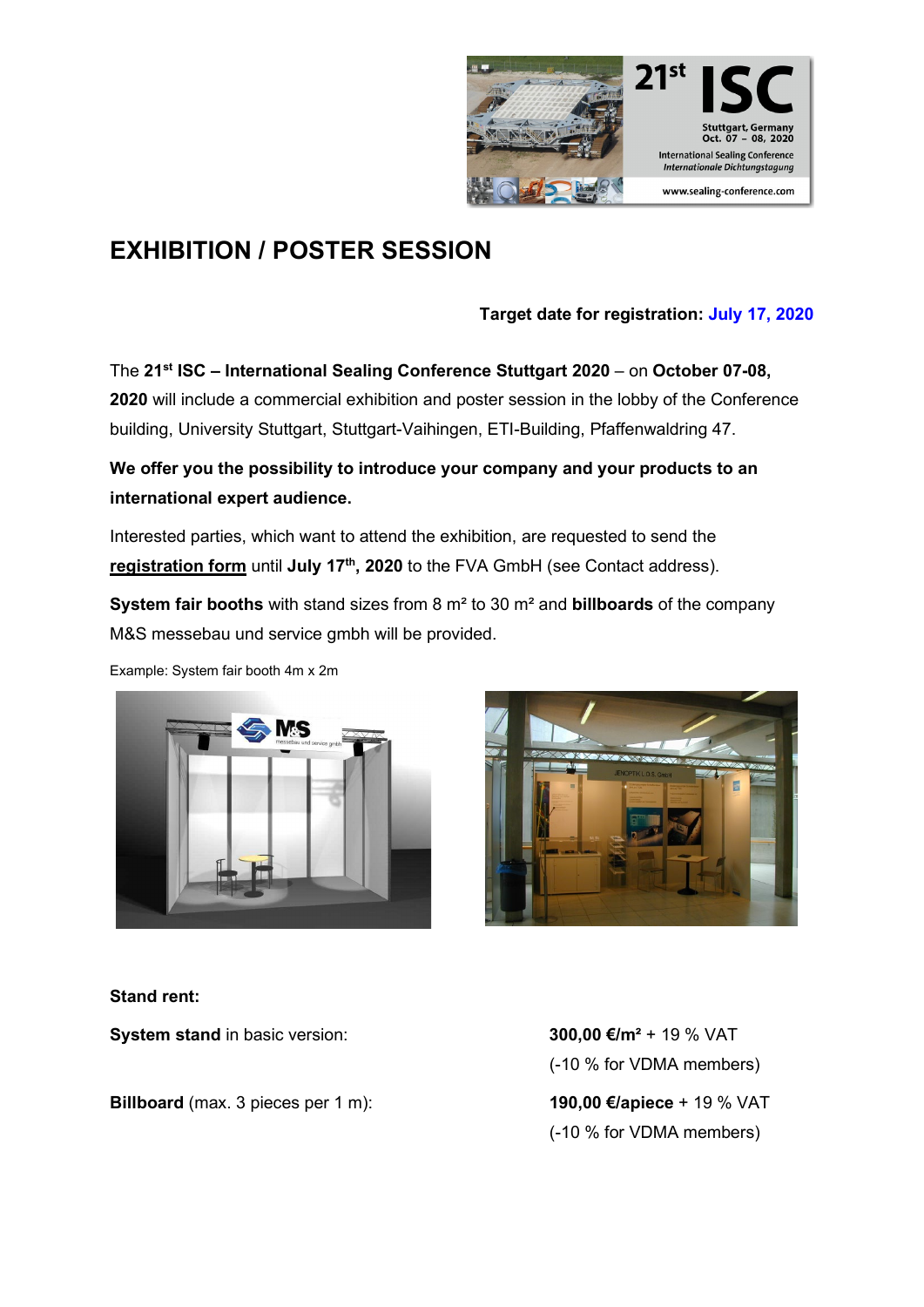The stand rent includes the charge for renting the specified exhibition area with a system fair booth in the basic version or a billboard. The stand rent includes all necessary system parts for assembling, erection and dismantling and transport as well as the costs of staff until the delivery in the lobby of the Conference Centre.

**For a size of the system stand as many as 12 m² the conference attendance fee including the conference proceedings and attendance at the Conference Banquet for one person is included in the stand rent. For a size more than 12 m² two persons may attend the conference without additional payment.** For more persons, without participation at the conference, 105 €/person have to be paid. For these persons the attendance at the banquet is not included in this fee, it may be ordered separately.

#### **Basic version of system fair booth:**

- Back wall, 2 side walls, lighting support, lighting ready for connection, seats and table, sideboard, coat rack
- Panel (with company name)
- Supply point (up to 8 Ampere, 220 V ac)
- High 2,50 m, width between axes 990 mm, optimum graphic width 800 mm

Equipment not specified in the basic version, i.e. cubicle, showcase, refrigerator, may be ordered additionally at company M&S messebau und service gmbh, Mr. Höger, telephone + 49 (0) 7158 / 90 24-27, telefax + 49 (0)7158 / 65 65-4.

#### **Billboard:**

High 2,50 m, width between axes 990 mm, optimum graphic width 800 mm including lighting by means of cantilever type spot.

The fixing of pictures and posters on the walls of the stands and on the billboards shall be made by means of Velcro fastening or adhesive tape or by hanging them down from the upper side of the wall. For fixing of heavy objects, the company M&S has to be contacted.

#### **Contact address:**

FVA GmbH

Dr. Christian Geis Lyoner Straße 18

60528 Frankfurt am Main, Germany

Phone: + 49 69 / 66 03-13 18 Fax: + 49 69 / 66 03-23 18 E-mail: [christian.geis@vdma.org](mailto:christian.geis@vdma.org)

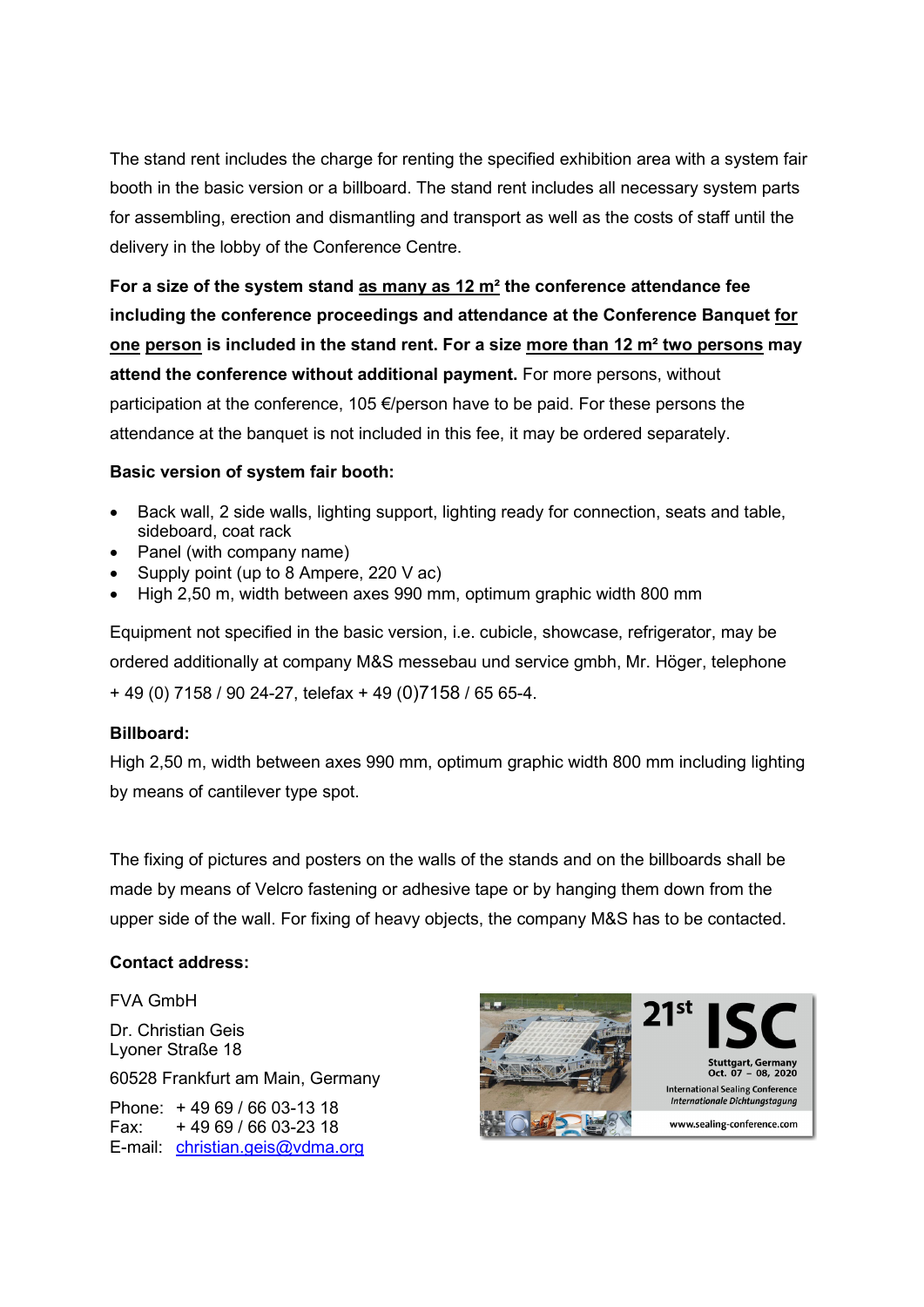## **Registration for EXHIBITION / POSTERSESSION**

Organizer:

FVA GmbH Lyoner Straße 18

| Phone:  | +4969/6603-1318         |
|---------|-------------------------|
| Fax:    | +49 69 / 66 03-23 18    |
| E-mail: | christian.geis@vdma.org |

 $Oct. 07 - 08. 2020$ **International Sealing Conference Internationale Dichtungstagung** www.sealing-conference.com

60528 Frankfurt am Main, Germany **Target date for registration: July 17, 2020**

*Exhibitor*

 $\Box$ 

*Responsible person Street and number or P.O. box Country, postcode, place Telephone / Fax E-mail Following products will be presented (Exhibits with a single weight of more than 100 kg shall be indicated separately/if necessary fill in an annex):* **We order:**

System fair booth of company M&S (incl. exhibition space) in the basic version at a price of **300,00 €/m²** + 19 % VAT (-10 % for VDMA members)

Stand size (from 8 to 18 m²) **m²**

The price per m<sup>2</sup> is the charge for renting the specified exhibition area with a system fair booth in the basic version. The price includes all for assembling necessary system parts, erection and dismantling, transport, costs of staff until the delivery in the lobby of the Conference Centre also.

Billboard of company M&S (max. 3 pieces á 1 m) including lighting by means of

cantilever type spot at a price of **190,00 €/m** + 19 % VAT. (-10 % for VDMA members)

**piece(s)**

The price apiece is the charge for renting the specified exhibition area with the billboard. The price includes all for assembling necessary system parts, erection and dismantling, transport, costs of staff until the delivery in the lobby of the Conference Centre also.

I agree to abide the general exhibition terms and conditions by signing the registration form.